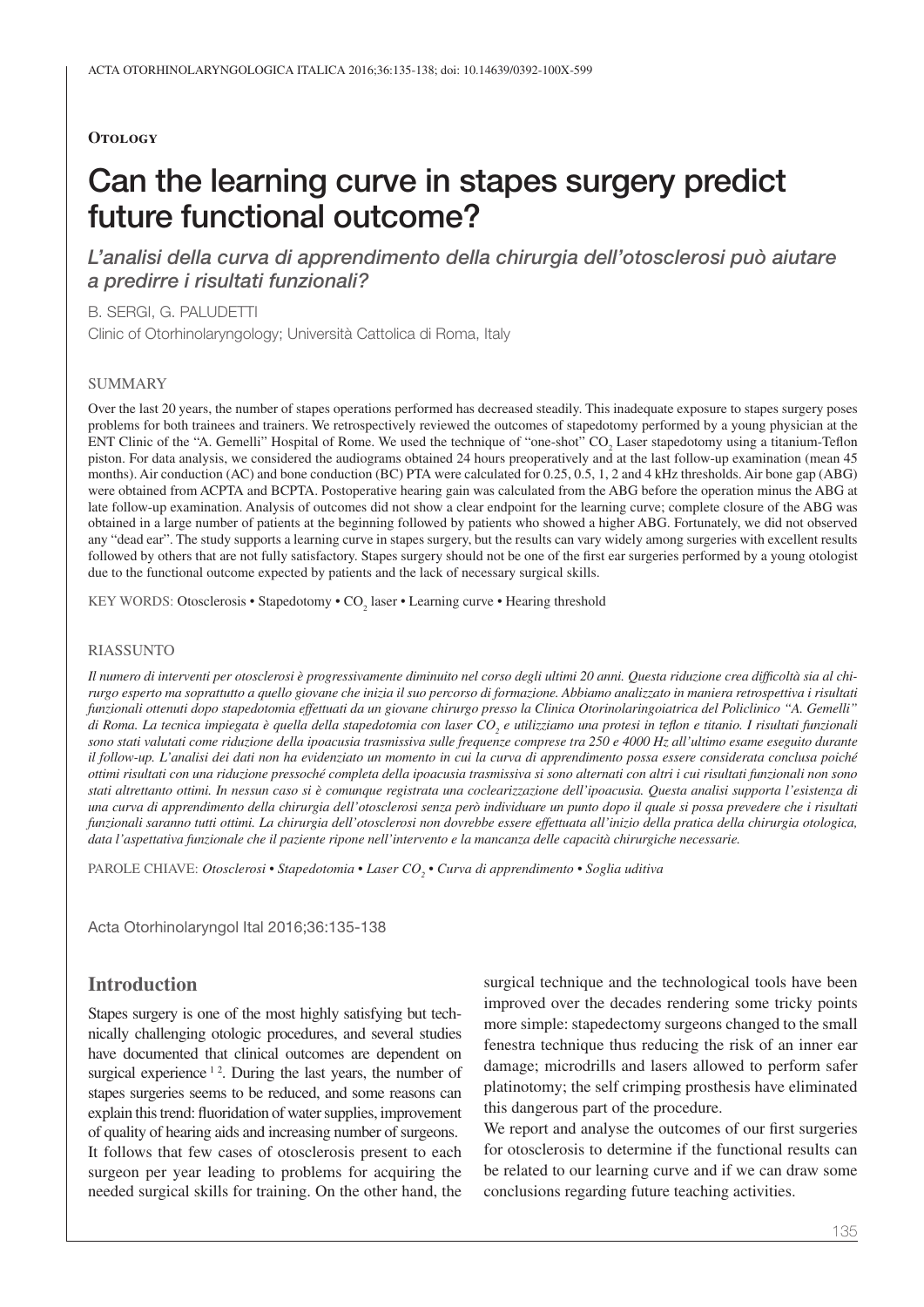# **Materials and methods**

From January 2008 to December 2011, 171 ears affected by otosclerosis were operated on at the Clinic of Otorhinolaryngology of the Università Cattolica del Sacro Cuore of Rome. There were 125 females and 46 males. The age at the time of surgery ranged between 18 and 74 years, with an average of 45 years (standard deviation 12 years). A diagnosis of otosclerosis was based on a clinical history of progressive hearing loss, normal otoscopic findings, an audiogram showing a mean conductive hearing loss of 20 dB in the range of 0.5 to 4 kHz and absence of cochleostapedial reflexes.

Surgery was performed under local anaesthesia with adequate preoperative sedation. In a few cases, upon the patient's request, general anaesthesia was used. A transcanal approach through an ear speculum was standard. After having visualised and evaluated the ossicular chain, cut the stapedial tendon, separated the incudostapedial joint and removed the stapes arch previously fractured by a hook, perforation of the footplate was obtained with a CO<sub>2</sub> laser using the SurgiTouch system (Lumenis Co., Tel Aviv, Israel) and the "one-shot technique". In all cases, the desired perforation diameter was achieved by a single shot, and in 12 cases, we rounded off the edges with the smallest hook. Usually, we use a power setting of 20 to 22 W with an exposure time of 0.03 to 0.05 second per pulse and a diameter of the shot of 0.6 mm. A 0.4 mm titanium Teflon prosthesis was then inserted in the perforation and crimped to the long process of the incus. The prosthesis diameter is 0.1 to 0.2 mm smaller than the perforation diameter. Finally, the oval window niche was sealed with connective tissue or a blood clot, the tympanomeatal flap was replaced and the ear canal was packed with Merocel.

Audiograms were obtained at least 24 hours preoperatively. Functional results were recorded at the last followup examination (mean 45 months; standard deviation 13 months; range 24-70 months). Audiologic evaluation was performed using a tonal audiometric test according to the guidelines of the Committee on Hearing and Equilibrium (1995; American Academy of Otolaryngology Head and Neck Surgery Foundation). Air-conduction and BC puretone average (PTA) values were calculated as the mean of 0.25, 0.5, 1, 2 and 4 kHz thresholds. Air-bone gaps (ABG) were obtained from ACPTA and BCPTA thresholds. Finally, the postoperative hearing gain was calculated from the ABG before the operation minus the ABG of the last follow-up examination. Patients were queried about occurrence of nystagmus, vertigo and tinnitus.

Data distribution was preliminarily assessed with a Kolmogorov-Smirnov test. After verifying the normal distribution of data, statistical analysis was performed using a Student's t test when 2 sets of data were compared and a paired, 2-way analysis of variance when more than 2 data sets were compared. The level of significance was set at  $p < 0.05$ .

## **Results**

Analysis of the data involved the consecutive surgeries performed by a single surgeon younger than 40 years at the beginning of his experience with stapes surgery. Among all the stapedotomies performed, 31 patients were operated on by the same surgeon. Two patients were excluded by the analysis because one patient was lost to follow-up and another was not considered because a stapedectomy was accidentally performed when fracturing the stapes superstructure.

No patient complained of tinnitus, nystagmus, or vertigo. The results are summarised in Figures 1 to 5.

The mean preoperative ACPTA was 55 dB, and the mean preoperative BCPTA was 23 dB. The mean pre-operative ABG was 32 dB (Fig. 1).

At the last follow-up, ACPTA was 31 dB, and BCPTA was 22 dB. Considering each frequency, the postoperative ACP-TA improvement was greater at low and middle frequencies than at high frequencies: the ACPTA improvement was 33,



Fig. 1. Histograms show the main outcome of the study.



Fig. 2. Mean AC thresholds before and after surgery.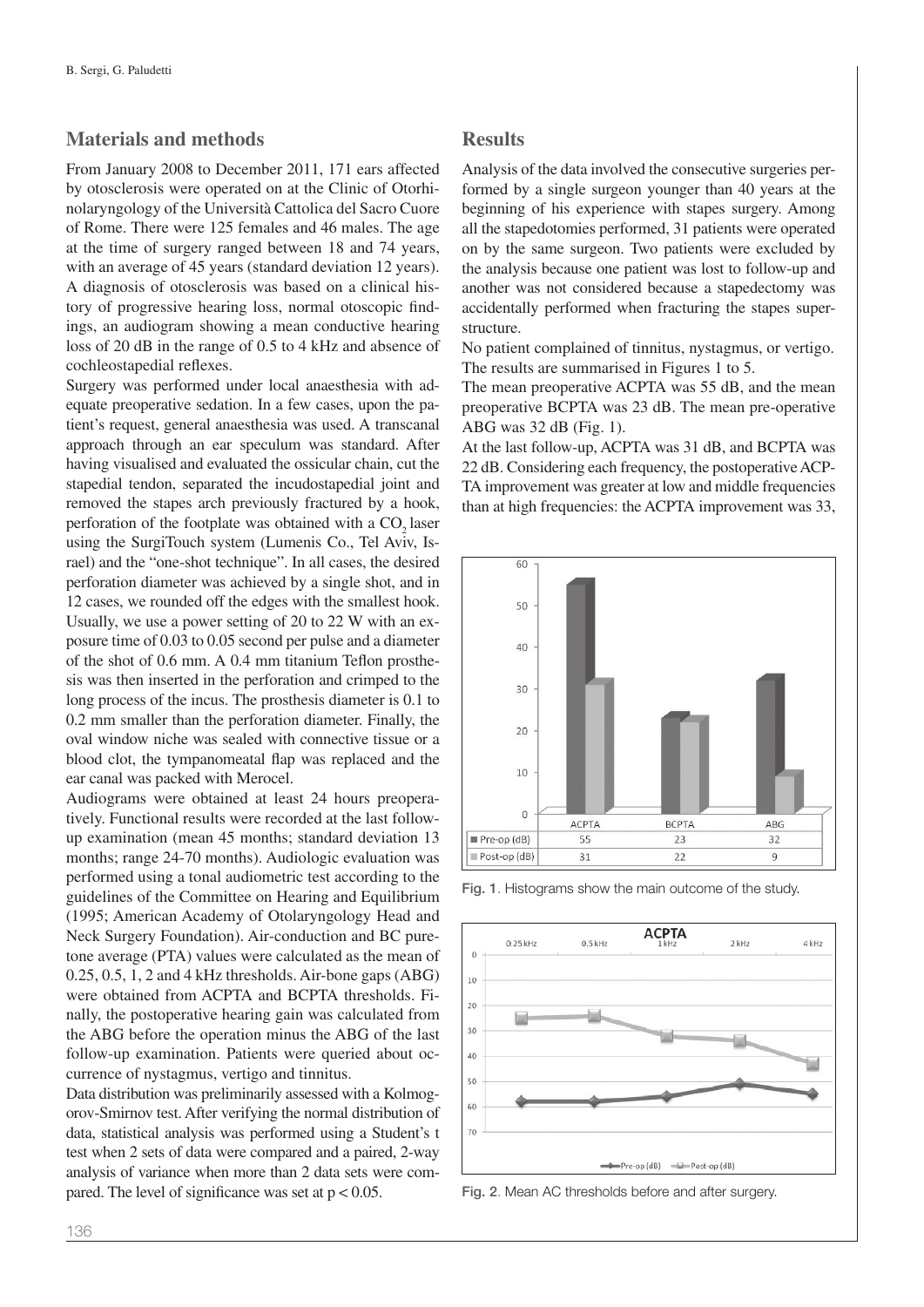34, 24, 17 and 12 dB at 0.25, 0.5, 1, 2 and 4 kHz, respectively (Fig. 2). Bone conduction PTA remained almost stable at 0.25, 0.5 and 1 kHz, improved by 4 dB at 2 kHz and worsened by 2 at 8 kHz (Fig. 3). The mean post-operative ABG was 9 dB: 18 patients (62%) had an ABG of 10 dB or less; 10 patients (34,4%) presented an ABG between 11



Fig. 3. Mean BC thresholds before after surgery.



Fig. 4. Distribution of patients by the level of ABG after surgery.



Fig. 5. Post-operative ABG for all patients.

and 20 dB; 1 patient (3,4%) showed an ABG between 21 and 30 dB (Fig. 4). The post-operative ABG for the 29 consecutive patients is reported in Figure 5.

Analysis of variance showed a statistically significant difference between preoperative and postoperative ACPTA  $(p < 0.001)$ ; the postoperative ABG also improved significantly compared with preoperative ABG ( $p < 0.001$ ).

# **Discussion**

When learning a new procedure, performance tends to improve with experience, and graphically plotting performance against experience produces a learning curve. The challenge becomes providing enough time and employing teaching strategies that facilitate universal achievement. Learning differs from surgeon to surgeon, and some surgeons will reach a peak faster than others. The key elements in learning are: unequivocal definition of what is to be learned and how it will be evaluated; allowing trainees to learn at their own pace; assessment of progress with appropriate feedback; and testing that the expert phase has been achieved. Learning a surgical technique is a process that goes through some stages. Didactic phase: study, watch videos and training with instruments and techniques on artificial and cadaver models; training phase: under staff supervision; practice phase: perform the procedure with increasing degrees of independence.

Stapes surgery is regarded as the ideal operation to investigate the learning curve of surgery. It is conceptually simple, but technically difficult. Once the technique is mastered, the results of stapes surgery are predictably good. Furthermore, the outcome of the operation is easily measured and can be compared with gold standard results of stapes surgery that are well documented. However, due to the few cases operated on each year, some otolaryngologists only perform their first complete stapes operation when they become consultants. It is natural that they go through a learning curve before they can achieve good results.

Many authors have reported on the learning curve in stapes surgery: some focused the analysis on the results obtained by residents <sup>34</sup>, others on the use of laser<sup>5</sup> and others on the decreasing number of surgeries performed with following impact for training <sup>6</sup>. Some authors quantified the learning curve analysing their results: Hughes<sup> $1$ </sup> indicates that it took 50 stapes operations over a 9 year period to obtain a postoperative air-bone gap of 10 dB or better in 90% of patients. Yung reported that the peak on his learning curves appears to be at 60 to 70 cases over a 10 year period: there was no cochlear damage, and 90% of the cases had a postoperative air-bone gap of less than 10 (mean 6) dB. However, such favourable results were not maintained in subsequent cases. Oates, analysing his learning curve, noted two peaks, one at 30 to 40 cases (mean air-bone gap of 5.5 dB) and the other at 70 to 80 cases (mean air-bone gap of 5.2 dB) over a 6 year period. Both authors had a "dead" ear at the early